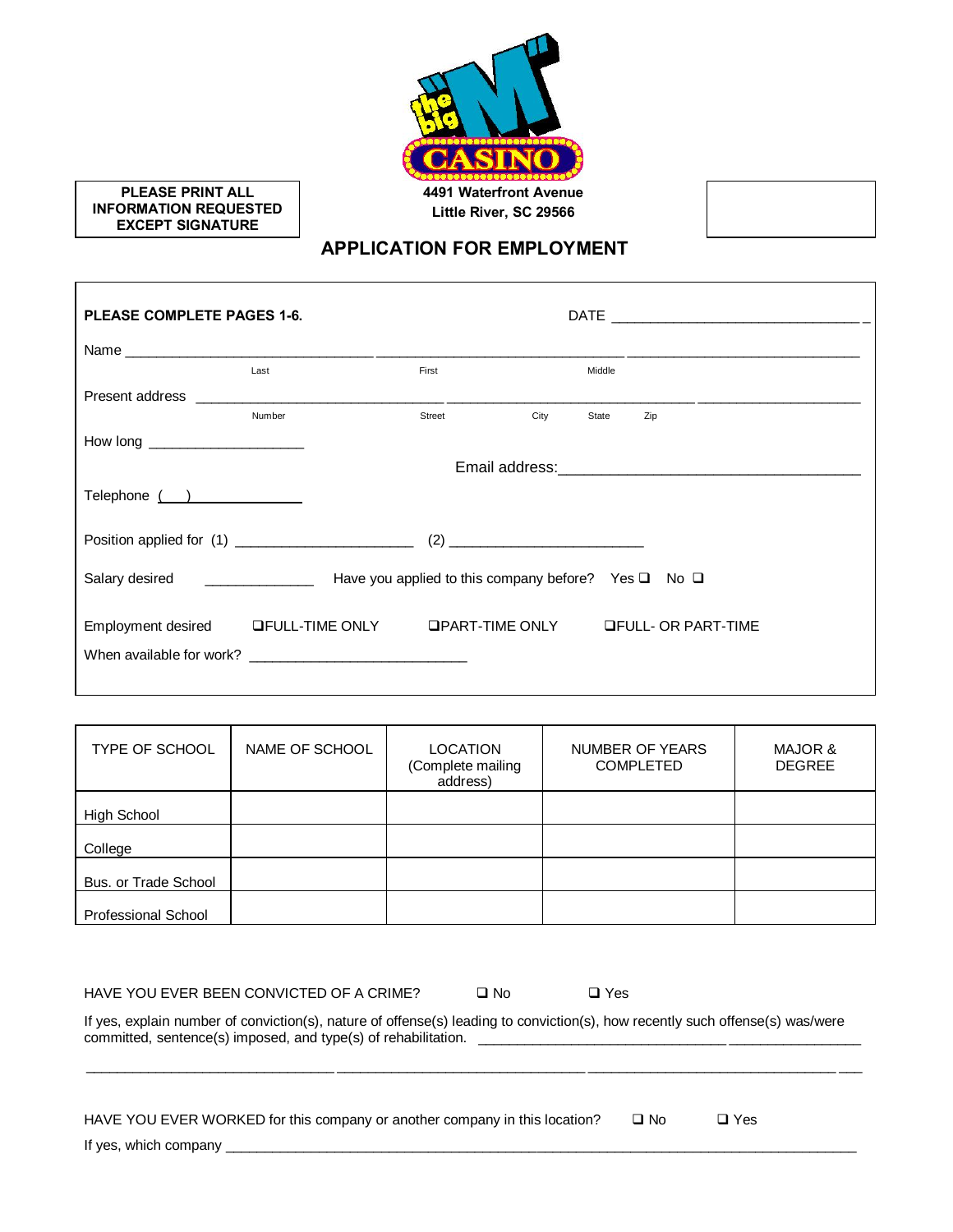#### **PLEASE PRINT ALL INFORMATION REQUESTED EXCEPT SIGNATURE**

| <b>Work</b><br><b>Experience</b>                                     | Please list your work experience for the past ten years beginning with your most recent job held.<br>If you were self-employed, give firm name. Attach additional sheets if necessary. |                            |                  |               |  |  |  |
|----------------------------------------------------------------------|----------------------------------------------------------------------------------------------------------------------------------------------------------------------------------------|----------------------------|------------------|---------------|--|--|--|
| Name of employer<br>Address<br>City, State, Zip Code<br>Phone number |                                                                                                                                                                                        | Name of last<br>supervisor | Employment dates | Pay or salary |  |  |  |
|                                                                      |                                                                                                                                                                                        |                            | From             | Start         |  |  |  |
|                                                                      |                                                                                                                                                                                        |                            | To               | Final         |  |  |  |
|                                                                      |                                                                                                                                                                                        | Your last job title        |                  |               |  |  |  |
| Reason for leaving (be specific)                                     |                                                                                                                                                                                        |                            |                  |               |  |  |  |
| company.                                                             | List the jobs you held, duties performed, skills used or learned, advancements or promotions while you worked at this                                                                  |                            |                  |               |  |  |  |
| Name of employer<br>Address                                          |                                                                                                                                                                                        | Name of last<br>supervisor | Employment dates | Pay or salary |  |  |  |
| City, State, Zip Code<br>Phone number                                |                                                                                                                                                                                        |                            | From             | Start         |  |  |  |
|                                                                      |                                                                                                                                                                                        |                            | To               | Final         |  |  |  |
|                                                                      |                                                                                                                                                                                        | Your Last Job Title        |                  |               |  |  |  |
| Reason for leaving (be specific)                                     |                                                                                                                                                                                        |                            |                  |               |  |  |  |
| company.                                                             | List the jobs you held, duties performed, skills used or learned, advancements or promotions while you worked at this                                                                  |                            |                  |               |  |  |  |
| Name of employer<br>Address<br>City, State, Zip Code<br>Phone number |                                                                                                                                                                                        | Name of last<br>supervisor | Employment dates | Pay or salary |  |  |  |
|                                                                      |                                                                                                                                                                                        |                            | From             | Start         |  |  |  |
|                                                                      |                                                                                                                                                                                        |                            | To               | Final         |  |  |  |
|                                                                      |                                                                                                                                                                                        | Your Last Job Title        |                  |               |  |  |  |
| Reason for leaving (be specific)                                     |                                                                                                                                                                                        |                            |                  |               |  |  |  |
| company.                                                             | List the jobs you held, duties performed, skills used or learned, advancements or promotions while you worked at this                                                                  |                            |                  |               |  |  |  |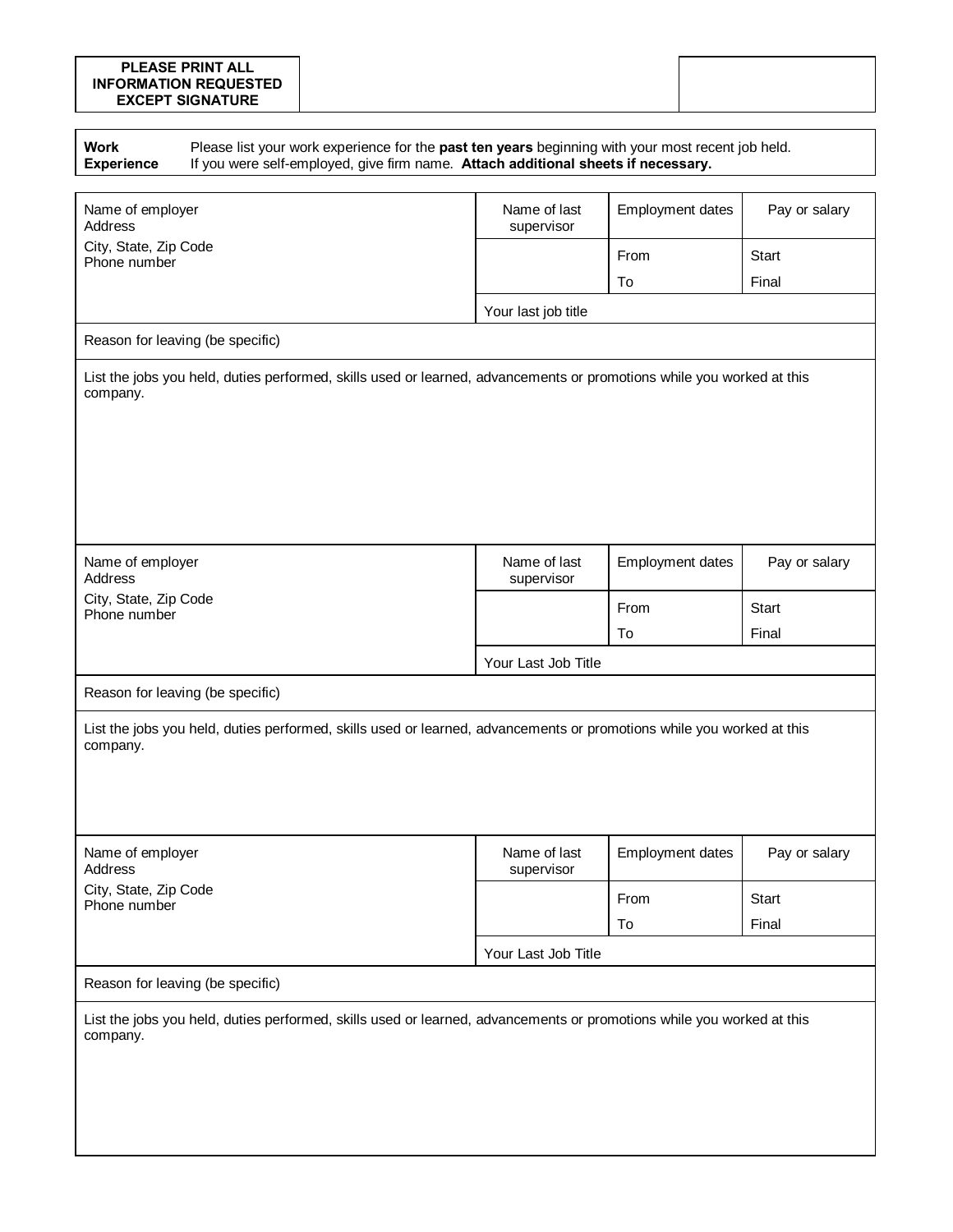| <b>PLEASE PRINT ALL</b><br><b>INFORMATION REQUESTED</b><br><b>EXCEPT SIGNATURE</b>                                                                                                                                                                                                       |                      |                            |                         |  |               |  |
|------------------------------------------------------------------------------------------------------------------------------------------------------------------------------------------------------------------------------------------------------------------------------------------|----------------------|----------------------------|-------------------------|--|---------------|--|
| Name of employer<br>Address                                                                                                                                                                                                                                                              |                      | Name of last<br>supervisor | <b>Employment dates</b> |  | Pay or salary |  |
| City, State, Zip Code<br>Phone number                                                                                                                                                                                                                                                    |                      |                            | From                    |  | <b>Start</b>  |  |
|                                                                                                                                                                                                                                                                                          |                      |                            | To                      |  | Final         |  |
|                                                                                                                                                                                                                                                                                          |                      | Your last job title        |                         |  |               |  |
| Reason for leaving (be specific)                                                                                                                                                                                                                                                         |                      |                            |                         |  |               |  |
| List the jobs you held, duties performed, skills used or learned, advancements or promotions while you worked at this<br>company.                                                                                                                                                        |                      |                            |                         |  |               |  |
| May we contact your present employer?<br>Please list two references other than relatives or previous employers.                                                                                                                                                                          | $\Box$ Yes $\Box$ No |                            |                         |  |               |  |
|                                                                                                                                                                                                                                                                                          |                      |                            |                         |  |               |  |
|                                                                                                                                                                                                                                                                                          |                      |                            |                         |  |               |  |
|                                                                                                                                                                                                                                                                                          |                      |                            |                         |  |               |  |
|                                                                                                                                                                                                                                                                                          |                      |                            |                         |  |               |  |
|                                                                                                                                                                                                                                                                                          |                      |                            |                         |  |               |  |
| Telephone ( )                                                                                                                                                                                                                                                                            |                      | Telephone ( )              |                         |  |               |  |
| Please list (if any) relatives or friends currently or previously employed by The Big M Casino/Big M Gaming                                                                                                                                                                              |                      |                            |                         |  |               |  |
|                                                                                                                                                                                                                                                                                          |                      |                            |                         |  |               |  |
|                                                                                                                                                                                                                                                                                          |                      |                            |                         |  |               |  |
| An application form sometimes makes it difficult for an individual to adequately summarize a complete background. Use the<br>space below to summarize any additional information necessary to describe your full qualifications for the specific position for<br>which you are applying. |                      |                            |                         |  |               |  |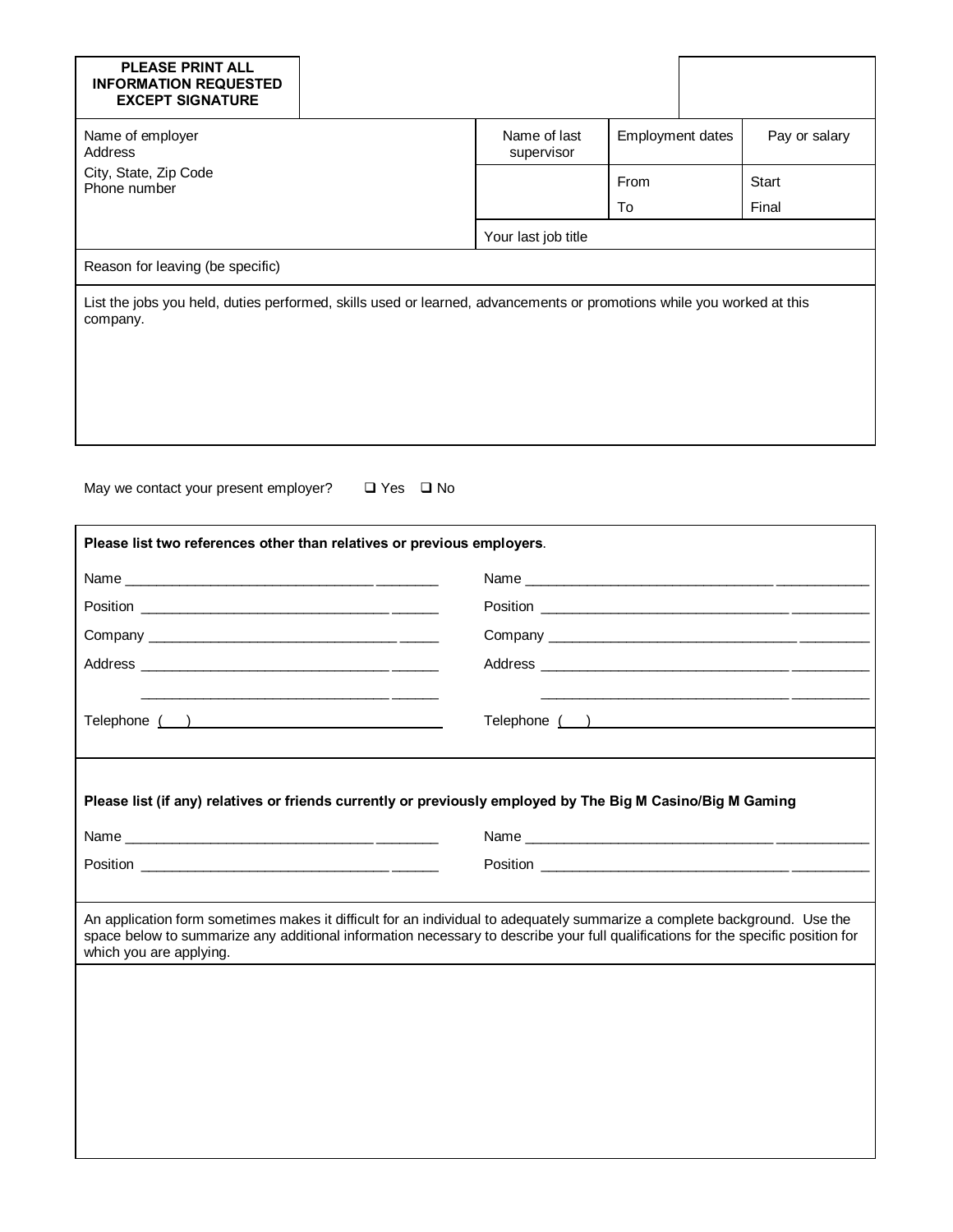### APPLICANT DRUG TESTING CONSENT AND RELEASE

Pursuant to my application for employment, I understand that all job offers are expressly conditioned upon submitting to and passing a drug test to detect the presence of illegal drugs or alcohol use. I hereby consent to submit to a urinalysis or other tests as required by Big M Gaming, LLC. for the purpose of testing for the presence of illegal drugs or alcohol abuse. I agree that a clinic or laboratory approved by the Florida Agency for Health Care Administration may collect and test any specimens I provide for these tests. I further agree to authorize the release of the results of these tests to the Medical Review Officer (MRO) employed or retained by the Company, to the General Manager of the Company and to such other Management Personnel as may require this information on a need to know basis. However, my understanding is that any information derived from these tests will be confidential between the laboratory, the Personnel Manager of the Company, and the Medical Review Officer, except as otherwise provided by law, or if I place the test or its results in issue in any administrative, legal, or other proceedings.

I further agree to release and hold Big M Gaming, LLC. and its agents, employees and assigns, including the laboratory collecting and conducting these tests, harmless from any liability arising in whole or in part out of the collection or testing of the specimens I provide or from the use of the information derived from these tests in consideration of my employment application.

I have carefully read this consent and release form and understand it completely. I also understand that execution of the consent and release is a condition of employment with the company and my refusal to sign will result in withdrawal of any offer of employment I may receive. I am signing this form voluntarily and have not been coerced nor placed under duress by any person.

**APPLICANT WITNESS:**

 **APPLICANT'S NAME PRINT NAME**

 **APPLICANT SIGNATURE DATE SIGNATURE DATE**

**\_\_\_\_\_\_\_\_\_\_\_\_\_\_\_\_\_\_\_\_\_\_\_\_\_\_\_\_\_\_\_\_\_\_\_\_\_\_\_\_\_\_\_ \_\_\_\_\_\_\_\_\_\_\_\_\_\_\_\_\_\_\_\_\_\_\_\_\_\_\_\_\_\_\_**



**\_\_\_\_\_\_\_\_\_\_\_\_\_\_\_\_\_\_\_\_\_\_\_\_\_\_\_\_\_\_\_\_\_\_\_\_ \_\_\_\_\_ \_\_\_\_\_\_\_\_\_\_\_\_\_\_\_\_\_\_\_\_\_\_\_\_\_\_\_\_\_\_\_**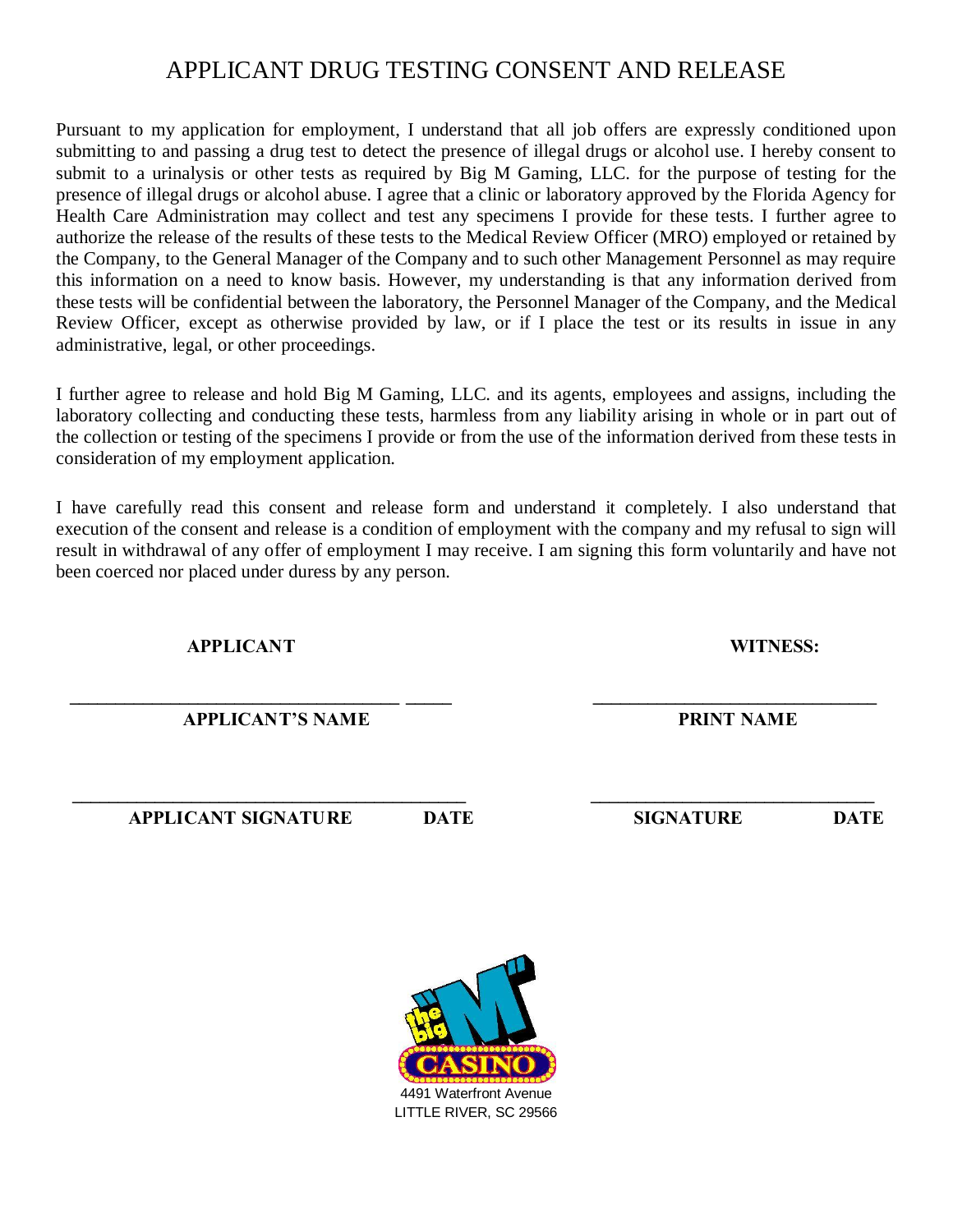## **PLEASE READ CAREFULLY**

Employment is conditioned on the successful completion of the screening process. By signing this application, I represent that the information in this form is given voluntarily, may be used in filing reports required by state and federal governments and agencies, may be disclosed to others and used for any other purpose not prohibited by law. Big M Gaming, LLC. requires all individuals who successfully complete the initial employment screening process to submit to a drug screening program, which may include the taking of blood and /or urine samples, and requires that all employees submit to a drug and alcohol testing during the course of their employment. The result of such testing will be initially disclosed to decision makers for Big M Gaming, LLC. and may be the basis for disqualifying any candidate for employment and for termination during employment. Big M Gaming, LLC. reserves the right to utilize this information in any way it deems necessary, such as but not limited to civil, criminal and administrative proceedings, and any other similar matters by signing this application, I agree to the foregoing and further agree to hold Big M Gaming, LLC. harmless for any claims resulting from such testing for drug and / or alcohol use.

#### **Note: All applicants will be required to furnish proof of identity and legal work authorization to be considered for employment.**

Big M Gaming, LLC. may terminate my employment at any time with or without cause or notice. I understand that no manager or representative of Big M Gaming, LLC. other than the President or Vice President or Secretary has any authority to enter into any agreement for employment for any specified period of time or make any agreement contrary to the foregoing either now, in the past or in the future. I further understand that even such an agreement must be in writing and signed by the President or Vice President or Secretary for it to be binding on either myself or Big M Gaming, LLC. I further understand that this supersedes any prior oral or written understanding and bars any future oral understandings to the contrary. \_\_\_\_\_(initial)

I acknowledge and agree that if at any time I am subjected to any type of discrimination or harassment, I will contact Big M Gaming, LLC. Personnel Manager or the President or Vice President or Secretary or Chief Financial Officer immediately to obtain assistance in the resolution of such matters. \_\_\_\_\_\_(initial)

I also understand that all statements made by me in connection with my application for employment may be checked by Big M Gaming, LLC. to contact my prior employers, including each of those employers listed and other sources of information regarding my background, and I hereby authorize and direct each employer and source of information to answer any and all questions regarding my prior employment and background. I hereby indemnify Big M Gaming, LLC. each of my prior employers listed and each of the other sources of information contacted, and agree to hold them harmless from any claims arising from this authorization and direction. \_\_\_\_\_\_\_\_ (initial).

Big M Gaming, LLC. background investigation of each applicant may result in the preparation of an investigative consumer report which would include information as to the applicant ts character, general reputation, personal disclosure of the nature and scope of the requested investigation. I hereby release Big M Gaming, LLC. and any person , company or institution that provides Big M Gaming, LLC. From any and all liability for any damage that may result from the investigation, use or disclosure of such information to Big M Gaming, LLC. (initial).

I understand further that any misstatement or omissions in this application will result in a decision not to hire me or to discharge me if discovered only after hire. \_\_\_\_\_\_\_ (initial)

If employed, I agree to conform to the rules and regulations of Big M Gaming, LLC.. I understand that as a condition of my employment and continued employment, I will be required to submit to, and do voluntarily agree to submit to any testing for the presence of drugs or alcohol, and to submit to any procedure to assess my qualifications for employment. I also agree that, just as I have, if hired the right to terminate my employment at any time, with or without cause and with or without notice. I hereby represent and warrant that I have read and fully understand the foregoing and seek employment under these conditions of my

own free will and in accordance with my own judgment.

Signature Date Date Date Date Date

\_\_\_\_\_\_\_\_\_\_\_\_\_\_\_\_\_\_\_\_\_\_\_\_\_\_\_\_\_\_\_\_\_\_\_\_\_\_\_\_\_\_\_\_\_\_\_\_\_\_\_\_ \_\_\_\_\_\_\_\_\_\_\_\_\_\_\_\_\_\_\_\_\_\_\_\_\_

This company is an equal employment opportunity employer. We adhere to a policy of making employment decisions without regard to race, color, religion, sex, sexual orientation, national origin, citizenship, age or disability. We assure you that your opportunity for employment with this company depends solely on your qualifications.

Thank you for completing this application form and for you interest in our business.